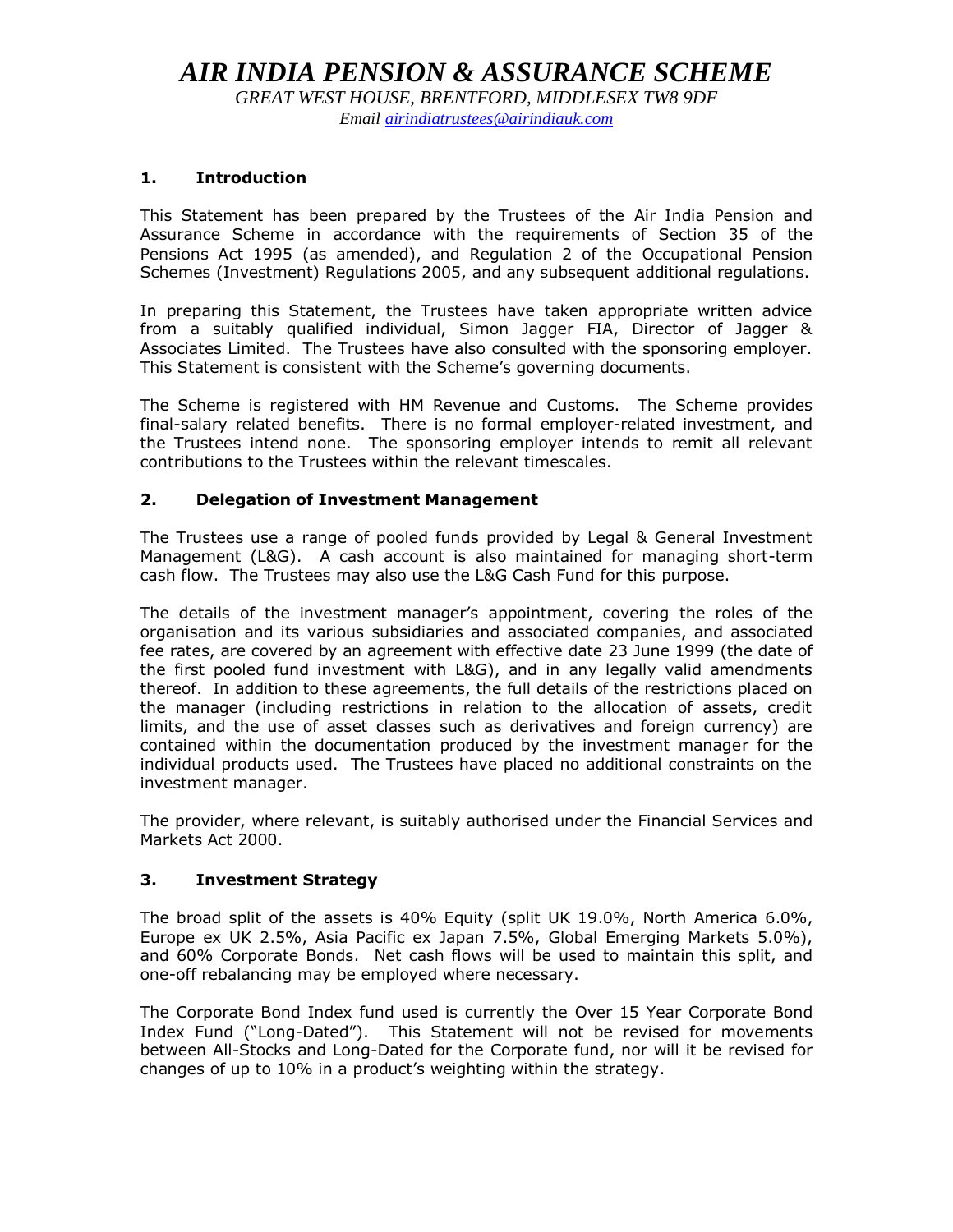The Trustees consider the investment strategy in place, and the investment products used, to be appropriate for the Scheme. In formulating the strategy and deciding on the suitability of the products, the Trustees sought advice from their professional advisers, referenced in section 1 of this Statement, and their written advice. The Trustees will review their decisions from time to time with their advisers.

# **4. Expected Return on Investments**

Equity-based products are designed to produce a return in excess of both general salary and price inflation over the long term. The equity products used are therefore expected to enhance the real value of the Scheme's assets over the long-term, which is a fundamental element of the Trustees' investment policy. These products may produce volatile absolute returns over short-term periods, but are expected to produce higher returns over the long-term.

Each equity fund held is an index-tracking fund, rather than an actively-managed fund. The indices involved are shown below, together with how close each fund's return is expected to be to its index in two years out of three ("tracking error").

| <b>Equity Fund</b>    | Index                                                                          | Tracking error   |
|-----------------------|--------------------------------------------------------------------------------|------------------|
| UK                    | <b>FTSE All-Share</b>                                                          | $+/-0.25%$ p.a.  |
| North America         | FT World North American                                                        | $+/-0.50\%$ p.a. |
| Europe (excluding-UK) | FT World Europe (ex-UK)                                                        | $+/-0.50\%$ p.a. |
|                       | Asia Pacific (excluding Japan)FT World Asia Pacific (ex-Japan)                 | $+/-0.75%$ p.a.  |
|                       | Global Emerging MarketsS&P/IFCI Composite Global Emerging Markets +/-1.50%p.a. |                  |

The Investment Grade Corporate Bond Index Fund is a passively managed bond fund that aims to track the relevant iBoxx  $E$  Non-Gilts Index (i.e. Long-Dated or All-Dated as appropriate).

The investment performance of the Scheme's assets is reported on a quarterly basis by the investment manager.

## **5. Risk Management and Risk Measurement**

The Trustees are satisfied that their investment manager is prudent and professional in their general approach to investment. The investment products used involve holding units in pooled funds that maintain diversified portfolios of underlying assets (e.g. shares, bonds, and other financial instruments). This reduces the risk to the Scheme and members of investing in any specific individual asset. The use of passive funds also removes some of the risk involved in a purely active investment strategy.

The Trustees will keep the asset allocation under review, and risk measurement forms part of the performance monitoring process.

# **6. Realisation of Investments**

The Trustees' policy is to ensure that the assets invested are sufficiently realisable to enable the Trustees to meet their obligations to provide benefits as they fall due. The Trustees are satisfied that the arrangements in place conform to this policy. The Trustees monitor their net cashflow position, the likely need to realise capital, and hence any effect on asset allocation and the choice of investment funds.

## **7. Additional Voluntary Contributions**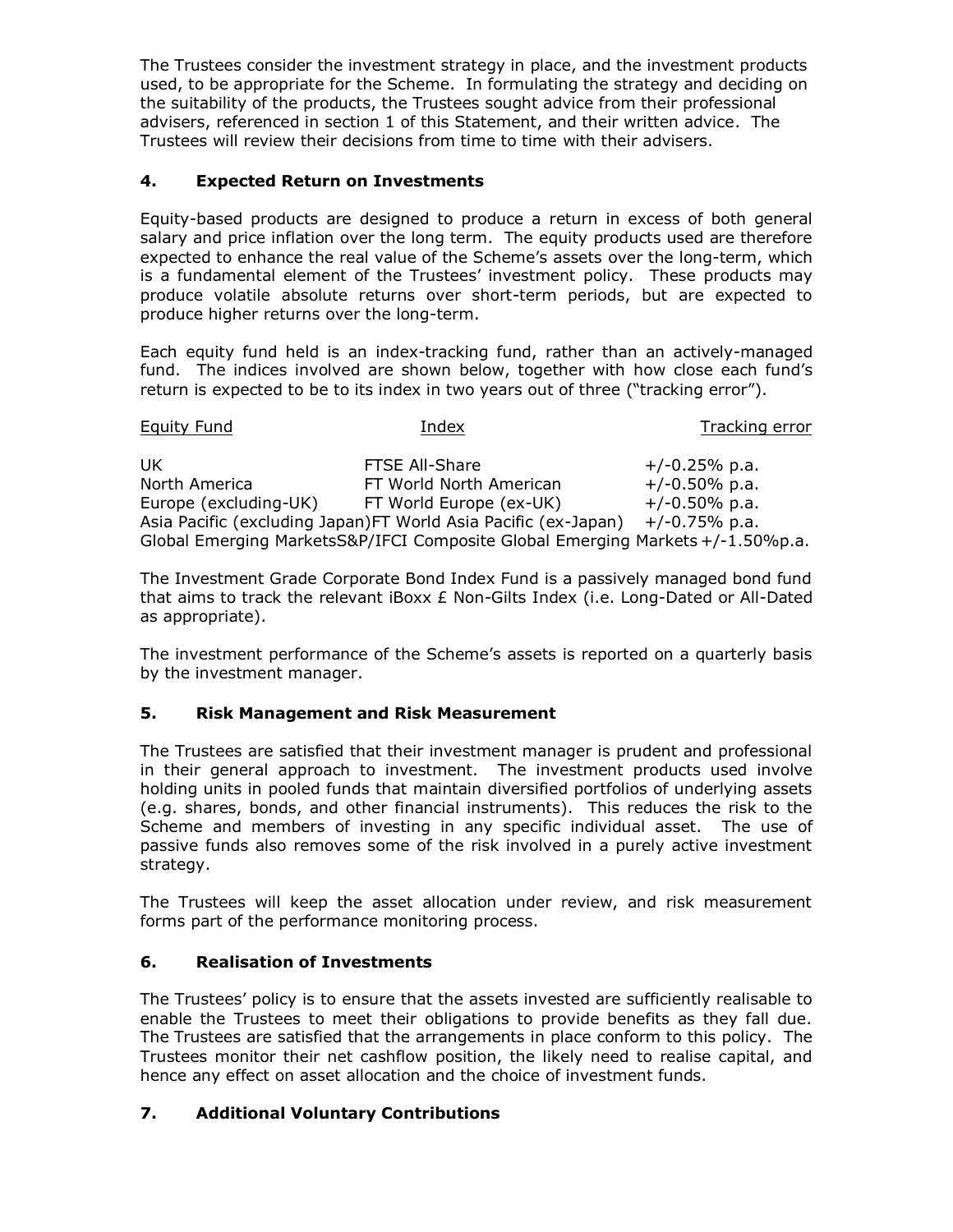The Scheme has made available facilities with Legal & General Assurance Society Ltd for members who wish to contribute to enhance their retirement benefits. The Trustees believe these to be appropriate facilities for this purpose, but note that the decisions on the funds used rest entirely with the members.

#### **8. Environmental, Social and Governance (ESG) Considerations including Voting and Engagement**

In endeavouring to invest in the best financial interests of the beneficiaries, the Trustees have elected to invest in pooled funds and cannot therefore directly influence the environmental, social, and governance policies and practices of the companies in which the pooled funds invest. The Trustees have excluded nonfinancial matters in the selection, retention and realisation of investments in the past but will incorporate non-financial factors in future investment selection to the extent they feel appropriate.

The Trustees have no formal policy on either ESG (including climate change) or delegation of voting rights. Instead, they have delegated the responsibility for these matters to their investment manager, who will from time to time report on their current and future actions in these areas.

The Trustees will consider a manager's ESG credentials during their appointment and ongoing review process, and will ask for a written update at least an annually on the manager's approach and activity in relation to responsible investing for the products used by the Trustees.

The bond fund held should not normally involve any voting rights.

As the Trustees use pooled funds, their asset manager is not incentivised to align their investment strategy and decisions with the Trustees' policies, nor are they incentivised to make decisions based on assessments about medium to long-term performance of an issuer of debt or equity, nor to engage with those issuers in order to improve their performance. However, the manager may make such decisions and/or engage of their own accord.

Performance monitoring, manager remuneration and duration of manager appointment are covered elsewhere in this Statement. As the Trustees use pooled funds, there is no targeted portfolio turnover or turnover range.

As the Trustees use pooled funds, they do not need to have an engagement policy in relation to monitoring the capital structure of companies they invest in, or any associated potential conflicts of interest.

In addition, the Trustees will publish annually online an engagement policy implementation statement that outlines how the various requirements (set out above) have been followed during the year, and describes the voting behaviours of the asset managers on their behalf.

## **9. Compliance**

The Trustees will formally review this Statement at least every three years from the date of this statement, and it will be formally reviewed, without delay, after any significant change in investment policy, using the assistance of a qualified adviser (as defined under section 36(6)(b) of the Pension Act 1995) for any review undertaken. A copy of this Statement is available for inspection by Scheme members.